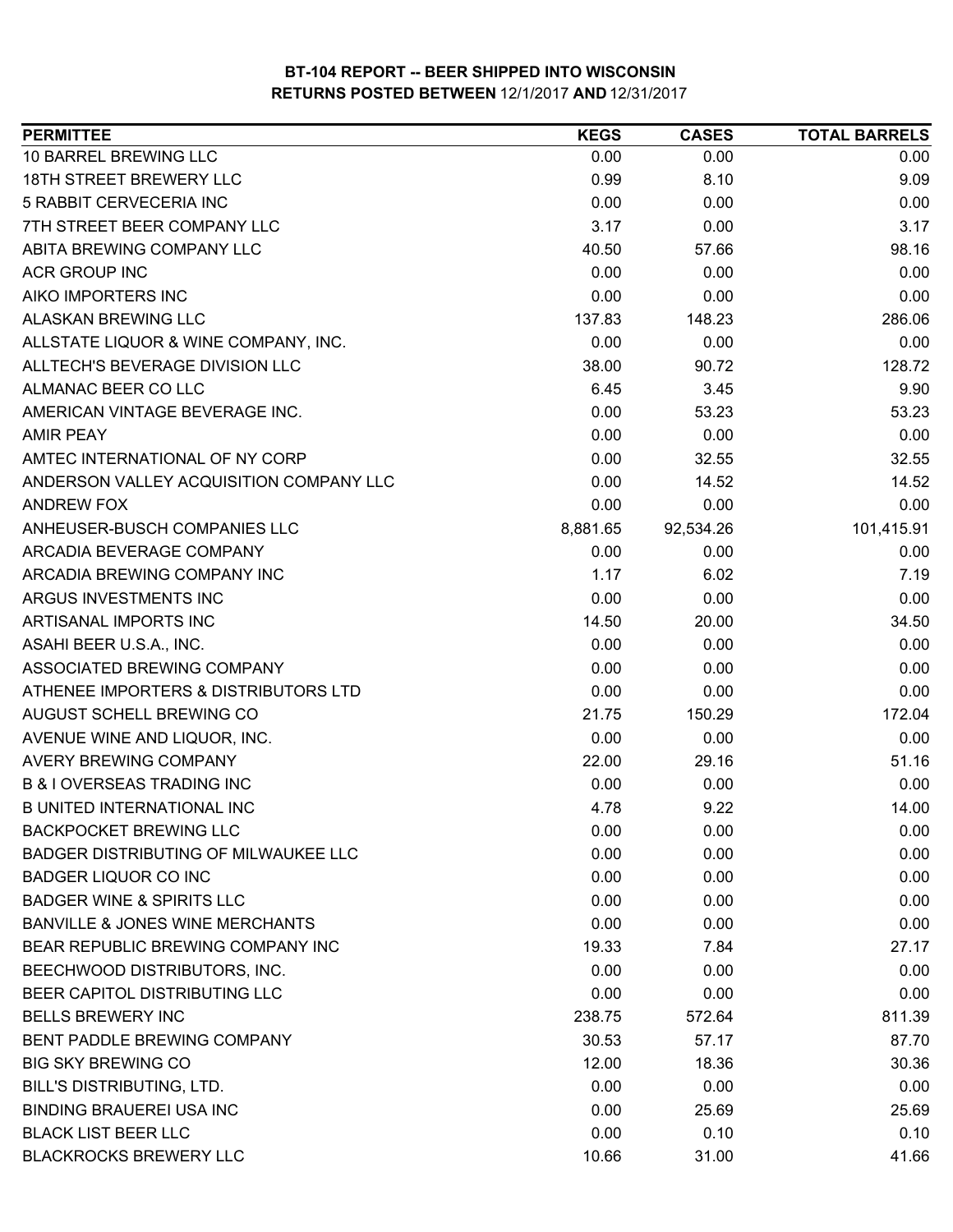| BLUE POINT BREWING COMPANY INC<br>0.00<br>0.00<br>0.00<br><b>BLUME BRAUHAUS LLC</b><br>0.50<br>0.85<br>1.35<br><b>BOSTON BEER CORPORATION</b><br>2,752.50<br>424.00<br>2,328.50<br><b>BOULDER BEER INC</b><br>1.00<br>16.11<br>17.11<br>0.00<br>0.00<br>0.00<br>BREAKTHRU BEVERAGE GROUP LLC<br>BREAKTHRU BEVERAGE GROUP LLC<br>0.00<br>0.00<br>0.00<br>BREAKTHRU BEVERAGE WISCONSIN NORTH LLC<br>0.00<br>0.00<br>0.00<br>0.00<br>BRECKENRIDGE BREWERY LLC<br>0.00<br>0.00<br>19.83<br>70.30<br><b>BRIAN EWING</b><br>50.47<br>0.00<br>91.44<br>BROWN-FORMAN CORPORATION<br>91.44<br>0.00<br><b>BURNING BROTHERS BREWING LLC</b><br>6.77<br>6.77<br>0.00<br>0.00<br>C.J.W., INC.<br>0.00<br>221.75<br>999.98<br>1,221.73<br>CANAL STREET BREWING CO LLC<br>0.00<br>0.00<br>CAPITOL-HUSTING COMPANY, INC.<br>0.00<br><b>CAROLE MINOGUE</b><br>0.00<br>0.00<br>0.00<br>212.01<br>CARRIAGE HOUSE IMPORTS, LTD.<br>0.00<br>212.01<br>0.00<br>CASCADE BREWING COMPANY LLC<br>0.00<br>0.00<br>CENTRAL BEER DISTRIBUTORS, INC.<br>0.00<br>0.00<br>0.00<br>CENTRAL BEER IMPORT & EXPORT INC<br>0.00<br>0.00<br>0.00<br>CHAS A BERNICK INC<br>98.45<br>20.01<br>78.44<br>CHAS A BERNICK INC<br>14.67<br>38.62<br>23.95<br><b>CHATHAM IMPORTS INC</b><br>0.00<br>0.00<br>0.00<br>CHICAGO BREW WERKS INC<br>0.00<br>0.00<br>0.00<br><b>CHRIS MICHNER</b><br>14.50<br>36.29<br>50.79<br>0.00<br>56.17<br>56.17<br><b>CHRISTIAN P SCHAEFER</b><br><b>CLASSIC BREWING COMPANY</b><br>0.00<br>0.00<br>0.00<br>COLD SPRING BREWING COMPANY<br>0.00<br>0.00<br>0.00<br><b>COMEBACK BREWING INC</b><br>0.00<br>0.00<br>0.00<br>CORONADO BREWING COMPANY INC<br>29.39<br>0.00<br>29.39<br>CRAFT BREW ALLIANCE INC<br>0.00<br>0.00<br>0.00<br><b>CRAFT IMPORTS LLC</b><br>0.00<br>0.00<br>0.00<br><b>CRAFT REVOLUTION LLC</b><br>68.51<br>92.51<br>24.00<br><b>CROWN IMPORTS LLC</b><br>0.00<br>11,678.16<br>11,678.16<br><b>CRYSTAL LAKE BEER COMPANY</b><br>0.00<br>0.00<br>0.00<br>0.00<br><b>CUSTOM CALIFORNIA CRAFT BEER LLC</b><br>0.00<br>0.00<br>D&V INTERNATIONAL INC<br>16.77<br>22.34<br>39.11<br>0.00<br><b>DANNY RAKOVIC</b><br>0.00<br>0.00<br>DEAN DISTRIBUTING, INC.<br>0.00<br>0.00<br>0.00<br>DEAN DISTRIBUTING, INC.<br>0.00<br>0.00<br>0.00 | <b>PERMITTEE</b>            | <b>KEGS</b> | <b>CASES</b> | <b>TOTAL BARRELS</b> |
|---------------------------------------------------------------------------------------------------------------------------------------------------------------------------------------------------------------------------------------------------------------------------------------------------------------------------------------------------------------------------------------------------------------------------------------------------------------------------------------------------------------------------------------------------------------------------------------------------------------------------------------------------------------------------------------------------------------------------------------------------------------------------------------------------------------------------------------------------------------------------------------------------------------------------------------------------------------------------------------------------------------------------------------------------------------------------------------------------------------------------------------------------------------------------------------------------------------------------------------------------------------------------------------------------------------------------------------------------------------------------------------------------------------------------------------------------------------------------------------------------------------------------------------------------------------------------------------------------------------------------------------------------------------------------------------------------------------------------------------------------------------------------------------------------------------------------------------------------------------------------------------------------------------------------------------------------------------------------------------------------------------------------------------------------------------------------------------------------------------------------------------------------------------------------------------------------------------------------------------------|-----------------------------|-------------|--------------|----------------------|
|                                                                                                                                                                                                                                                                                                                                                                                                                                                                                                                                                                                                                                                                                                                                                                                                                                                                                                                                                                                                                                                                                                                                                                                                                                                                                                                                                                                                                                                                                                                                                                                                                                                                                                                                                                                                                                                                                                                                                                                                                                                                                                                                                                                                                                             |                             |             |              |                      |
|                                                                                                                                                                                                                                                                                                                                                                                                                                                                                                                                                                                                                                                                                                                                                                                                                                                                                                                                                                                                                                                                                                                                                                                                                                                                                                                                                                                                                                                                                                                                                                                                                                                                                                                                                                                                                                                                                                                                                                                                                                                                                                                                                                                                                                             |                             |             |              |                      |
|                                                                                                                                                                                                                                                                                                                                                                                                                                                                                                                                                                                                                                                                                                                                                                                                                                                                                                                                                                                                                                                                                                                                                                                                                                                                                                                                                                                                                                                                                                                                                                                                                                                                                                                                                                                                                                                                                                                                                                                                                                                                                                                                                                                                                                             |                             |             |              |                      |
|                                                                                                                                                                                                                                                                                                                                                                                                                                                                                                                                                                                                                                                                                                                                                                                                                                                                                                                                                                                                                                                                                                                                                                                                                                                                                                                                                                                                                                                                                                                                                                                                                                                                                                                                                                                                                                                                                                                                                                                                                                                                                                                                                                                                                                             |                             |             |              |                      |
|                                                                                                                                                                                                                                                                                                                                                                                                                                                                                                                                                                                                                                                                                                                                                                                                                                                                                                                                                                                                                                                                                                                                                                                                                                                                                                                                                                                                                                                                                                                                                                                                                                                                                                                                                                                                                                                                                                                                                                                                                                                                                                                                                                                                                                             |                             |             |              |                      |
|                                                                                                                                                                                                                                                                                                                                                                                                                                                                                                                                                                                                                                                                                                                                                                                                                                                                                                                                                                                                                                                                                                                                                                                                                                                                                                                                                                                                                                                                                                                                                                                                                                                                                                                                                                                                                                                                                                                                                                                                                                                                                                                                                                                                                                             |                             |             |              |                      |
|                                                                                                                                                                                                                                                                                                                                                                                                                                                                                                                                                                                                                                                                                                                                                                                                                                                                                                                                                                                                                                                                                                                                                                                                                                                                                                                                                                                                                                                                                                                                                                                                                                                                                                                                                                                                                                                                                                                                                                                                                                                                                                                                                                                                                                             |                             |             |              |                      |
|                                                                                                                                                                                                                                                                                                                                                                                                                                                                                                                                                                                                                                                                                                                                                                                                                                                                                                                                                                                                                                                                                                                                                                                                                                                                                                                                                                                                                                                                                                                                                                                                                                                                                                                                                                                                                                                                                                                                                                                                                                                                                                                                                                                                                                             |                             |             |              |                      |
|                                                                                                                                                                                                                                                                                                                                                                                                                                                                                                                                                                                                                                                                                                                                                                                                                                                                                                                                                                                                                                                                                                                                                                                                                                                                                                                                                                                                                                                                                                                                                                                                                                                                                                                                                                                                                                                                                                                                                                                                                                                                                                                                                                                                                                             |                             |             |              |                      |
|                                                                                                                                                                                                                                                                                                                                                                                                                                                                                                                                                                                                                                                                                                                                                                                                                                                                                                                                                                                                                                                                                                                                                                                                                                                                                                                                                                                                                                                                                                                                                                                                                                                                                                                                                                                                                                                                                                                                                                                                                                                                                                                                                                                                                                             |                             |             |              |                      |
|                                                                                                                                                                                                                                                                                                                                                                                                                                                                                                                                                                                                                                                                                                                                                                                                                                                                                                                                                                                                                                                                                                                                                                                                                                                                                                                                                                                                                                                                                                                                                                                                                                                                                                                                                                                                                                                                                                                                                                                                                                                                                                                                                                                                                                             |                             |             |              |                      |
|                                                                                                                                                                                                                                                                                                                                                                                                                                                                                                                                                                                                                                                                                                                                                                                                                                                                                                                                                                                                                                                                                                                                                                                                                                                                                                                                                                                                                                                                                                                                                                                                                                                                                                                                                                                                                                                                                                                                                                                                                                                                                                                                                                                                                                             |                             |             |              |                      |
|                                                                                                                                                                                                                                                                                                                                                                                                                                                                                                                                                                                                                                                                                                                                                                                                                                                                                                                                                                                                                                                                                                                                                                                                                                                                                                                                                                                                                                                                                                                                                                                                                                                                                                                                                                                                                                                                                                                                                                                                                                                                                                                                                                                                                                             |                             |             |              |                      |
|                                                                                                                                                                                                                                                                                                                                                                                                                                                                                                                                                                                                                                                                                                                                                                                                                                                                                                                                                                                                                                                                                                                                                                                                                                                                                                                                                                                                                                                                                                                                                                                                                                                                                                                                                                                                                                                                                                                                                                                                                                                                                                                                                                                                                                             |                             |             |              |                      |
|                                                                                                                                                                                                                                                                                                                                                                                                                                                                                                                                                                                                                                                                                                                                                                                                                                                                                                                                                                                                                                                                                                                                                                                                                                                                                                                                                                                                                                                                                                                                                                                                                                                                                                                                                                                                                                                                                                                                                                                                                                                                                                                                                                                                                                             |                             |             |              |                      |
|                                                                                                                                                                                                                                                                                                                                                                                                                                                                                                                                                                                                                                                                                                                                                                                                                                                                                                                                                                                                                                                                                                                                                                                                                                                                                                                                                                                                                                                                                                                                                                                                                                                                                                                                                                                                                                                                                                                                                                                                                                                                                                                                                                                                                                             |                             |             |              |                      |
|                                                                                                                                                                                                                                                                                                                                                                                                                                                                                                                                                                                                                                                                                                                                                                                                                                                                                                                                                                                                                                                                                                                                                                                                                                                                                                                                                                                                                                                                                                                                                                                                                                                                                                                                                                                                                                                                                                                                                                                                                                                                                                                                                                                                                                             |                             |             |              |                      |
|                                                                                                                                                                                                                                                                                                                                                                                                                                                                                                                                                                                                                                                                                                                                                                                                                                                                                                                                                                                                                                                                                                                                                                                                                                                                                                                                                                                                                                                                                                                                                                                                                                                                                                                                                                                                                                                                                                                                                                                                                                                                                                                                                                                                                                             |                             |             |              |                      |
|                                                                                                                                                                                                                                                                                                                                                                                                                                                                                                                                                                                                                                                                                                                                                                                                                                                                                                                                                                                                                                                                                                                                                                                                                                                                                                                                                                                                                                                                                                                                                                                                                                                                                                                                                                                                                                                                                                                                                                                                                                                                                                                                                                                                                                             |                             |             |              |                      |
|                                                                                                                                                                                                                                                                                                                                                                                                                                                                                                                                                                                                                                                                                                                                                                                                                                                                                                                                                                                                                                                                                                                                                                                                                                                                                                                                                                                                                                                                                                                                                                                                                                                                                                                                                                                                                                                                                                                                                                                                                                                                                                                                                                                                                                             |                             |             |              |                      |
|                                                                                                                                                                                                                                                                                                                                                                                                                                                                                                                                                                                                                                                                                                                                                                                                                                                                                                                                                                                                                                                                                                                                                                                                                                                                                                                                                                                                                                                                                                                                                                                                                                                                                                                                                                                                                                                                                                                                                                                                                                                                                                                                                                                                                                             |                             |             |              |                      |
|                                                                                                                                                                                                                                                                                                                                                                                                                                                                                                                                                                                                                                                                                                                                                                                                                                                                                                                                                                                                                                                                                                                                                                                                                                                                                                                                                                                                                                                                                                                                                                                                                                                                                                                                                                                                                                                                                                                                                                                                                                                                                                                                                                                                                                             |                             |             |              |                      |
|                                                                                                                                                                                                                                                                                                                                                                                                                                                                                                                                                                                                                                                                                                                                                                                                                                                                                                                                                                                                                                                                                                                                                                                                                                                                                                                                                                                                                                                                                                                                                                                                                                                                                                                                                                                                                                                                                                                                                                                                                                                                                                                                                                                                                                             |                             |             |              |                      |
|                                                                                                                                                                                                                                                                                                                                                                                                                                                                                                                                                                                                                                                                                                                                                                                                                                                                                                                                                                                                                                                                                                                                                                                                                                                                                                                                                                                                                                                                                                                                                                                                                                                                                                                                                                                                                                                                                                                                                                                                                                                                                                                                                                                                                                             |                             |             |              |                      |
|                                                                                                                                                                                                                                                                                                                                                                                                                                                                                                                                                                                                                                                                                                                                                                                                                                                                                                                                                                                                                                                                                                                                                                                                                                                                                                                                                                                                                                                                                                                                                                                                                                                                                                                                                                                                                                                                                                                                                                                                                                                                                                                                                                                                                                             |                             |             |              |                      |
|                                                                                                                                                                                                                                                                                                                                                                                                                                                                                                                                                                                                                                                                                                                                                                                                                                                                                                                                                                                                                                                                                                                                                                                                                                                                                                                                                                                                                                                                                                                                                                                                                                                                                                                                                                                                                                                                                                                                                                                                                                                                                                                                                                                                                                             |                             |             |              |                      |
|                                                                                                                                                                                                                                                                                                                                                                                                                                                                                                                                                                                                                                                                                                                                                                                                                                                                                                                                                                                                                                                                                                                                                                                                                                                                                                                                                                                                                                                                                                                                                                                                                                                                                                                                                                                                                                                                                                                                                                                                                                                                                                                                                                                                                                             |                             |             |              |                      |
|                                                                                                                                                                                                                                                                                                                                                                                                                                                                                                                                                                                                                                                                                                                                                                                                                                                                                                                                                                                                                                                                                                                                                                                                                                                                                                                                                                                                                                                                                                                                                                                                                                                                                                                                                                                                                                                                                                                                                                                                                                                                                                                                                                                                                                             |                             |             |              |                      |
|                                                                                                                                                                                                                                                                                                                                                                                                                                                                                                                                                                                                                                                                                                                                                                                                                                                                                                                                                                                                                                                                                                                                                                                                                                                                                                                                                                                                                                                                                                                                                                                                                                                                                                                                                                                                                                                                                                                                                                                                                                                                                                                                                                                                                                             |                             |             |              |                      |
|                                                                                                                                                                                                                                                                                                                                                                                                                                                                                                                                                                                                                                                                                                                                                                                                                                                                                                                                                                                                                                                                                                                                                                                                                                                                                                                                                                                                                                                                                                                                                                                                                                                                                                                                                                                                                                                                                                                                                                                                                                                                                                                                                                                                                                             |                             |             |              |                      |
|                                                                                                                                                                                                                                                                                                                                                                                                                                                                                                                                                                                                                                                                                                                                                                                                                                                                                                                                                                                                                                                                                                                                                                                                                                                                                                                                                                                                                                                                                                                                                                                                                                                                                                                                                                                                                                                                                                                                                                                                                                                                                                                                                                                                                                             |                             |             |              |                      |
|                                                                                                                                                                                                                                                                                                                                                                                                                                                                                                                                                                                                                                                                                                                                                                                                                                                                                                                                                                                                                                                                                                                                                                                                                                                                                                                                                                                                                                                                                                                                                                                                                                                                                                                                                                                                                                                                                                                                                                                                                                                                                                                                                                                                                                             |                             |             |              |                      |
|                                                                                                                                                                                                                                                                                                                                                                                                                                                                                                                                                                                                                                                                                                                                                                                                                                                                                                                                                                                                                                                                                                                                                                                                                                                                                                                                                                                                                                                                                                                                                                                                                                                                                                                                                                                                                                                                                                                                                                                                                                                                                                                                                                                                                                             |                             |             |              |                      |
|                                                                                                                                                                                                                                                                                                                                                                                                                                                                                                                                                                                                                                                                                                                                                                                                                                                                                                                                                                                                                                                                                                                                                                                                                                                                                                                                                                                                                                                                                                                                                                                                                                                                                                                                                                                                                                                                                                                                                                                                                                                                                                                                                                                                                                             |                             |             |              |                      |
|                                                                                                                                                                                                                                                                                                                                                                                                                                                                                                                                                                                                                                                                                                                                                                                                                                                                                                                                                                                                                                                                                                                                                                                                                                                                                                                                                                                                                                                                                                                                                                                                                                                                                                                                                                                                                                                                                                                                                                                                                                                                                                                                                                                                                                             |                             |             |              |                      |
|                                                                                                                                                                                                                                                                                                                                                                                                                                                                                                                                                                                                                                                                                                                                                                                                                                                                                                                                                                                                                                                                                                                                                                                                                                                                                                                                                                                                                                                                                                                                                                                                                                                                                                                                                                                                                                                                                                                                                                                                                                                                                                                                                                                                                                             |                             |             |              |                      |
|                                                                                                                                                                                                                                                                                                                                                                                                                                                                                                                                                                                                                                                                                                                                                                                                                                                                                                                                                                                                                                                                                                                                                                                                                                                                                                                                                                                                                                                                                                                                                                                                                                                                                                                                                                                                                                                                                                                                                                                                                                                                                                                                                                                                                                             |                             |             |              |                      |
|                                                                                                                                                                                                                                                                                                                                                                                                                                                                                                                                                                                                                                                                                                                                                                                                                                                                                                                                                                                                                                                                                                                                                                                                                                                                                                                                                                                                                                                                                                                                                                                                                                                                                                                                                                                                                                                                                                                                                                                                                                                                                                                                                                                                                                             |                             |             |              |                      |
|                                                                                                                                                                                                                                                                                                                                                                                                                                                                                                                                                                                                                                                                                                                                                                                                                                                                                                                                                                                                                                                                                                                                                                                                                                                                                                                                                                                                                                                                                                                                                                                                                                                                                                                                                                                                                                                                                                                                                                                                                                                                                                                                                                                                                                             |                             |             |              |                      |
|                                                                                                                                                                                                                                                                                                                                                                                                                                                                                                                                                                                                                                                                                                                                                                                                                                                                                                                                                                                                                                                                                                                                                                                                                                                                                                                                                                                                                                                                                                                                                                                                                                                                                                                                                                                                                                                                                                                                                                                                                                                                                                                                                                                                                                             | <b>DEBORAH MARIE WINTER</b> | 0.00        | 0.00         | 0.00                 |
| DEFIANCE BREWERY LLC<br>0.00<br>0.00<br>0.00                                                                                                                                                                                                                                                                                                                                                                                                                                                                                                                                                                                                                                                                                                                                                                                                                                                                                                                                                                                                                                                                                                                                                                                                                                                                                                                                                                                                                                                                                                                                                                                                                                                                                                                                                                                                                                                                                                                                                                                                                                                                                                                                                                                                |                             |             |              |                      |
| <b>DELIA E RODRIGUEZ</b><br>0.00<br>0.00<br>0.00                                                                                                                                                                                                                                                                                                                                                                                                                                                                                                                                                                                                                                                                                                                                                                                                                                                                                                                                                                                                                                                                                                                                                                                                                                                                                                                                                                                                                                                                                                                                                                                                                                                                                                                                                                                                                                                                                                                                                                                                                                                                                                                                                                                            |                             |             |              |                      |
| DESCHUTES BREWERY INC<br>297.63<br>128.57<br>169.06                                                                                                                                                                                                                                                                                                                                                                                                                                                                                                                                                                                                                                                                                                                                                                                                                                                                                                                                                                                                                                                                                                                                                                                                                                                                                                                                                                                                                                                                                                                                                                                                                                                                                                                                                                                                                                                                                                                                                                                                                                                                                                                                                                                         |                             |             |              |                      |
| DESTIHL HOLDINGS LLC<br>3.34<br>14.51<br>17.85                                                                                                                                                                                                                                                                                                                                                                                                                                                                                                                                                                                                                                                                                                                                                                                                                                                                                                                                                                                                                                                                                                                                                                                                                                                                                                                                                                                                                                                                                                                                                                                                                                                                                                                                                                                                                                                                                                                                                                                                                                                                                                                                                                                              |                             |             |              |                      |
| DETROIT RIVERTOWN BREWING LLC<br>13.06<br>12.00<br>25.06                                                                                                                                                                                                                                                                                                                                                                                                                                                                                                                                                                                                                                                                                                                                                                                                                                                                                                                                                                                                                                                                                                                                                                                                                                                                                                                                                                                                                                                                                                                                                                                                                                                                                                                                                                                                                                                                                                                                                                                                                                                                                                                                                                                    |                             |             |              |                      |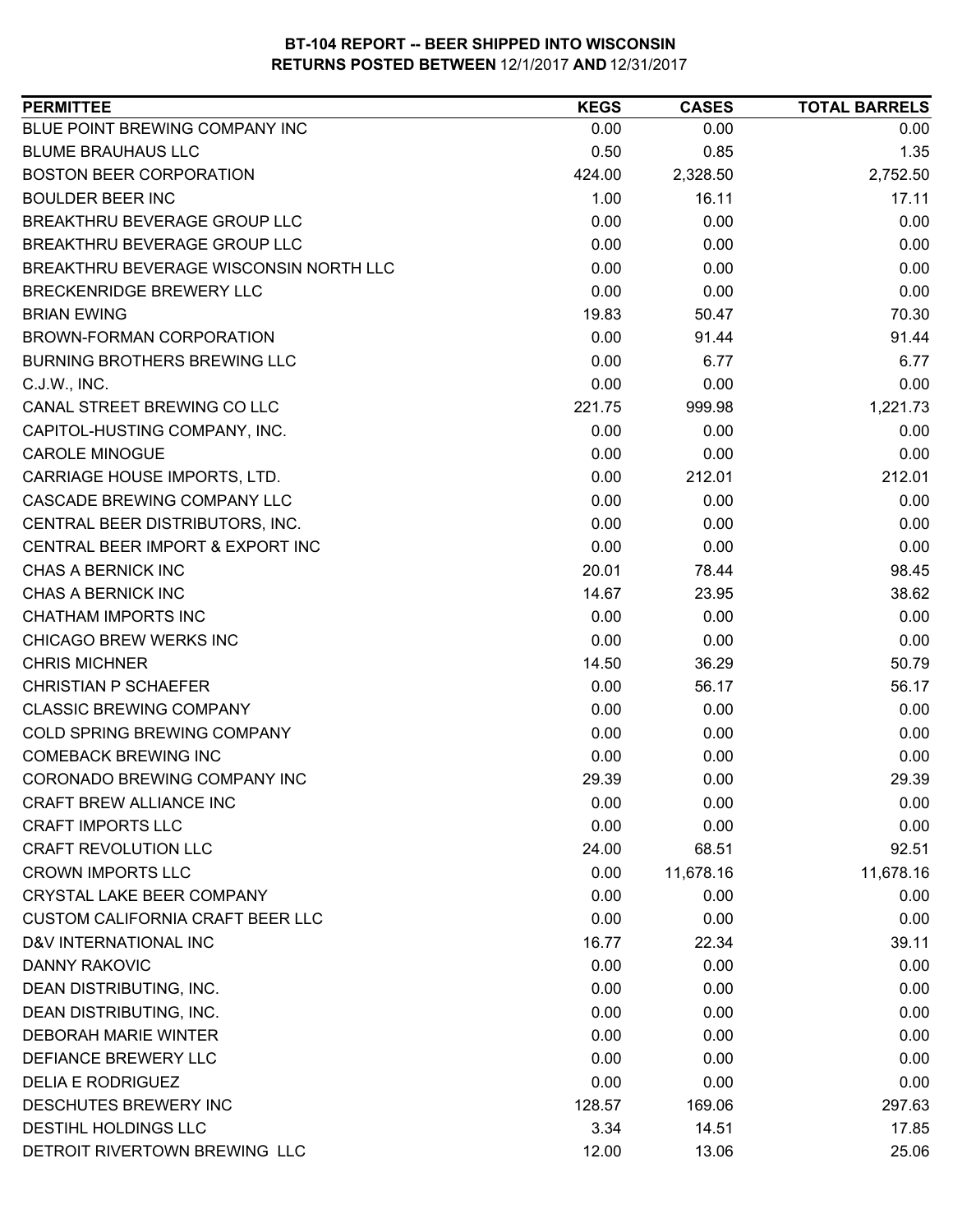| DIAGEO BEER COMPANY USA<br>2,645.62<br>3,318.04<br>672.42<br>DISCOUNT LIQUOR, INC.<br>0.00<br>0.00<br>0.00<br>DOANE DISTRIBUTING, INC.<br>0.00<br>0.00<br>0.00<br>252.01<br>DOGFISH HEAD CRAFT BREWERY LLC<br>69.36<br>182.65<br>0.00<br>5.85<br>5.85<br><b>DOYNA LTD</b><br>DUVEL MOORTGAT USA LTD<br>3.56<br>68.33<br>64.77<br>E & J GALLO WINERY<br>0.00<br>44.70<br>44.70<br><b>EASTERN LIQUORS USA INC</b><br>0.00<br>0.00<br>0.00<br>0.00<br>ELYSIAN BREWING COMPANY INC<br>0.00<br>0.00<br>EPIC BREWING COMPANY LLC<br>0.00<br>0.00<br>0.00<br>EPIC BREWING COMPANY LLC<br>124.38<br>66.50<br>57.88<br>FABIANO BROTHERS - WISCONSIN LLC<br>0.00<br>0.00<br>0.00<br>FLANIGAN DISTRIBUTING OF DOOR COUNTY, INC.<br>0.00<br>0.00<br>0.00<br><b>FLYING DOG BREWERY LLLP</b><br>1.67<br>33.02<br>31.35<br>FOUR SEASONS BEER DISTRIBUTORS INC<br>0.00<br>0.00<br>0.00<br>0.00<br>0.00<br>0.00<br>FRANK BEER DISTRIBUTORS, INC.<br>FRANK BEER SOUTH LLC<br>0.00<br>0.00<br>0.00<br>FRANK LIQUOR COMPANY, INC.<br>0.00<br>0.00<br>0.00<br>FRANK LIQUORS OF LA CROSSE, INC.<br>0.00<br>0.00<br>0.00<br>FRED R KARM JR<br>1.83<br>16.30<br>18.13<br>0.00<br>FULTON STREET BREWERY LLC<br>0.00<br>0.00<br><b>G &amp; F DISTRIBUTING INC</b><br>0.00<br>0.00<br>0.00<br><b>G K SKAGGS INC</b><br>0.00<br>0.00<br>0.00<br>GB SALES MILWAUKEE, INC.<br>0.00<br>0.00<br>0.00<br>0.00<br>GELOSO BEVERAGE GROUP LLC<br>0.00<br>0.00<br>GENERAL BEER DISTRIBUTORS CO.<br>0.00<br>0.00<br>0.00<br>GENERAL BEER-NORTHEAST INC<br>0.00<br>0.00<br>0.00<br>GENERAL BEER-NORTHEAST INC<br>0.00<br>0.00<br>0.00<br>0.00<br>0.00<br>0.00<br>GENERAL BEER-NORTHWEST, INC.<br>GENERAL BEER-NORTHWEST, INC.<br>0.00<br>0.00<br>0.00<br>0.00<br>0.00<br>0.00<br>GENERAL BEER-NORTHWEST, INC.<br>GENERAL BEVERAGE SALES CO.<br>0.00<br>0.00<br>0.00<br>GENERAL BEVERAGE SALES CO. -- OSHKOSH<br>0.00<br>0.00<br>0.00<br>GENERAL BEVERAGE SALES CO.-MILWAUKEE<br>0.00<br>0.00<br>0.00<br><b>GEORGE BOZIC JR</b><br>0.00<br>0.00<br>0.00<br><b>GFBC INC</b><br>21.17<br>18.87<br>40.04<br>0.00<br>0.00<br><b>GLOBAL VILLAGE IMPORTS LLC</b><br>0.00<br><b>GMB PARTNERS LLC</b><br>17.83<br>36.29<br>54.12<br><b>GREAT CENTRAL BREWING LLC</b><br>80.00<br>109.62<br>29.62<br><b>GREGORY S HARDMAN</b><br>0.00<br>0.00<br>0.00<br><b>GTBC LLC</b><br>0.00<br>0.00<br>0.00<br>H C FOODS CO LTD<br>0.00<br>0.00<br>0.00<br>HARDYWOOD PARK CRAFT BREWERY LLC<br>0.00<br>0.00<br>0.00<br>HARPOON DISTRIBUTING COMPANY<br>0.00<br>0.00<br>0.00<br>HARVEST MOON BREWING LLP<br>0.00<br>0.00<br>0.00 | <b>PERMITTEE</b> | <b>KEGS</b> | <b>CASES</b> | <b>TOTAL BARRELS</b> |
|---------------------------------------------------------------------------------------------------------------------------------------------------------------------------------------------------------------------------------------------------------------------------------------------------------------------------------------------------------------------------------------------------------------------------------------------------------------------------------------------------------------------------------------------------------------------------------------------------------------------------------------------------------------------------------------------------------------------------------------------------------------------------------------------------------------------------------------------------------------------------------------------------------------------------------------------------------------------------------------------------------------------------------------------------------------------------------------------------------------------------------------------------------------------------------------------------------------------------------------------------------------------------------------------------------------------------------------------------------------------------------------------------------------------------------------------------------------------------------------------------------------------------------------------------------------------------------------------------------------------------------------------------------------------------------------------------------------------------------------------------------------------------------------------------------------------------------------------------------------------------------------------------------------------------------------------------------------------------------------------------------------------------------------------------------------------------------------------------------------------------------------------------------------------------------------------------------------------------------------------------------------------------------------------------------------------------------------------------------------------------------------------------------------------------------------------------------------------------------------------------------------------------------------------------------------------|------------------|-------------|--------------|----------------------|
|                                                                                                                                                                                                                                                                                                                                                                                                                                                                                                                                                                                                                                                                                                                                                                                                                                                                                                                                                                                                                                                                                                                                                                                                                                                                                                                                                                                                                                                                                                                                                                                                                                                                                                                                                                                                                                                                                                                                                                                                                                                                                                                                                                                                                                                                                                                                                                                                                                                                                                                                                                     |                  |             |              |                      |
|                                                                                                                                                                                                                                                                                                                                                                                                                                                                                                                                                                                                                                                                                                                                                                                                                                                                                                                                                                                                                                                                                                                                                                                                                                                                                                                                                                                                                                                                                                                                                                                                                                                                                                                                                                                                                                                                                                                                                                                                                                                                                                                                                                                                                                                                                                                                                                                                                                                                                                                                                                     |                  |             |              |                      |
|                                                                                                                                                                                                                                                                                                                                                                                                                                                                                                                                                                                                                                                                                                                                                                                                                                                                                                                                                                                                                                                                                                                                                                                                                                                                                                                                                                                                                                                                                                                                                                                                                                                                                                                                                                                                                                                                                                                                                                                                                                                                                                                                                                                                                                                                                                                                                                                                                                                                                                                                                                     |                  |             |              |                      |
|                                                                                                                                                                                                                                                                                                                                                                                                                                                                                                                                                                                                                                                                                                                                                                                                                                                                                                                                                                                                                                                                                                                                                                                                                                                                                                                                                                                                                                                                                                                                                                                                                                                                                                                                                                                                                                                                                                                                                                                                                                                                                                                                                                                                                                                                                                                                                                                                                                                                                                                                                                     |                  |             |              |                      |
|                                                                                                                                                                                                                                                                                                                                                                                                                                                                                                                                                                                                                                                                                                                                                                                                                                                                                                                                                                                                                                                                                                                                                                                                                                                                                                                                                                                                                                                                                                                                                                                                                                                                                                                                                                                                                                                                                                                                                                                                                                                                                                                                                                                                                                                                                                                                                                                                                                                                                                                                                                     |                  |             |              |                      |
|                                                                                                                                                                                                                                                                                                                                                                                                                                                                                                                                                                                                                                                                                                                                                                                                                                                                                                                                                                                                                                                                                                                                                                                                                                                                                                                                                                                                                                                                                                                                                                                                                                                                                                                                                                                                                                                                                                                                                                                                                                                                                                                                                                                                                                                                                                                                                                                                                                                                                                                                                                     |                  |             |              |                      |
|                                                                                                                                                                                                                                                                                                                                                                                                                                                                                                                                                                                                                                                                                                                                                                                                                                                                                                                                                                                                                                                                                                                                                                                                                                                                                                                                                                                                                                                                                                                                                                                                                                                                                                                                                                                                                                                                                                                                                                                                                                                                                                                                                                                                                                                                                                                                                                                                                                                                                                                                                                     |                  |             |              |                      |
|                                                                                                                                                                                                                                                                                                                                                                                                                                                                                                                                                                                                                                                                                                                                                                                                                                                                                                                                                                                                                                                                                                                                                                                                                                                                                                                                                                                                                                                                                                                                                                                                                                                                                                                                                                                                                                                                                                                                                                                                                                                                                                                                                                                                                                                                                                                                                                                                                                                                                                                                                                     |                  |             |              |                      |
|                                                                                                                                                                                                                                                                                                                                                                                                                                                                                                                                                                                                                                                                                                                                                                                                                                                                                                                                                                                                                                                                                                                                                                                                                                                                                                                                                                                                                                                                                                                                                                                                                                                                                                                                                                                                                                                                                                                                                                                                                                                                                                                                                                                                                                                                                                                                                                                                                                                                                                                                                                     |                  |             |              |                      |
|                                                                                                                                                                                                                                                                                                                                                                                                                                                                                                                                                                                                                                                                                                                                                                                                                                                                                                                                                                                                                                                                                                                                                                                                                                                                                                                                                                                                                                                                                                                                                                                                                                                                                                                                                                                                                                                                                                                                                                                                                                                                                                                                                                                                                                                                                                                                                                                                                                                                                                                                                                     |                  |             |              |                      |
|                                                                                                                                                                                                                                                                                                                                                                                                                                                                                                                                                                                                                                                                                                                                                                                                                                                                                                                                                                                                                                                                                                                                                                                                                                                                                                                                                                                                                                                                                                                                                                                                                                                                                                                                                                                                                                                                                                                                                                                                                                                                                                                                                                                                                                                                                                                                                                                                                                                                                                                                                                     |                  |             |              |                      |
|                                                                                                                                                                                                                                                                                                                                                                                                                                                                                                                                                                                                                                                                                                                                                                                                                                                                                                                                                                                                                                                                                                                                                                                                                                                                                                                                                                                                                                                                                                                                                                                                                                                                                                                                                                                                                                                                                                                                                                                                                                                                                                                                                                                                                                                                                                                                                                                                                                                                                                                                                                     |                  |             |              |                      |
|                                                                                                                                                                                                                                                                                                                                                                                                                                                                                                                                                                                                                                                                                                                                                                                                                                                                                                                                                                                                                                                                                                                                                                                                                                                                                                                                                                                                                                                                                                                                                                                                                                                                                                                                                                                                                                                                                                                                                                                                                                                                                                                                                                                                                                                                                                                                                                                                                                                                                                                                                                     |                  |             |              |                      |
|                                                                                                                                                                                                                                                                                                                                                                                                                                                                                                                                                                                                                                                                                                                                                                                                                                                                                                                                                                                                                                                                                                                                                                                                                                                                                                                                                                                                                                                                                                                                                                                                                                                                                                                                                                                                                                                                                                                                                                                                                                                                                                                                                                                                                                                                                                                                                                                                                                                                                                                                                                     |                  |             |              |                      |
|                                                                                                                                                                                                                                                                                                                                                                                                                                                                                                                                                                                                                                                                                                                                                                                                                                                                                                                                                                                                                                                                                                                                                                                                                                                                                                                                                                                                                                                                                                                                                                                                                                                                                                                                                                                                                                                                                                                                                                                                                                                                                                                                                                                                                                                                                                                                                                                                                                                                                                                                                                     |                  |             |              |                      |
|                                                                                                                                                                                                                                                                                                                                                                                                                                                                                                                                                                                                                                                                                                                                                                                                                                                                                                                                                                                                                                                                                                                                                                                                                                                                                                                                                                                                                                                                                                                                                                                                                                                                                                                                                                                                                                                                                                                                                                                                                                                                                                                                                                                                                                                                                                                                                                                                                                                                                                                                                                     |                  |             |              |                      |
|                                                                                                                                                                                                                                                                                                                                                                                                                                                                                                                                                                                                                                                                                                                                                                                                                                                                                                                                                                                                                                                                                                                                                                                                                                                                                                                                                                                                                                                                                                                                                                                                                                                                                                                                                                                                                                                                                                                                                                                                                                                                                                                                                                                                                                                                                                                                                                                                                                                                                                                                                                     |                  |             |              |                      |
|                                                                                                                                                                                                                                                                                                                                                                                                                                                                                                                                                                                                                                                                                                                                                                                                                                                                                                                                                                                                                                                                                                                                                                                                                                                                                                                                                                                                                                                                                                                                                                                                                                                                                                                                                                                                                                                                                                                                                                                                                                                                                                                                                                                                                                                                                                                                                                                                                                                                                                                                                                     |                  |             |              |                      |
|                                                                                                                                                                                                                                                                                                                                                                                                                                                                                                                                                                                                                                                                                                                                                                                                                                                                                                                                                                                                                                                                                                                                                                                                                                                                                                                                                                                                                                                                                                                                                                                                                                                                                                                                                                                                                                                                                                                                                                                                                                                                                                                                                                                                                                                                                                                                                                                                                                                                                                                                                                     |                  |             |              |                      |
|                                                                                                                                                                                                                                                                                                                                                                                                                                                                                                                                                                                                                                                                                                                                                                                                                                                                                                                                                                                                                                                                                                                                                                                                                                                                                                                                                                                                                                                                                                                                                                                                                                                                                                                                                                                                                                                                                                                                                                                                                                                                                                                                                                                                                                                                                                                                                                                                                                                                                                                                                                     |                  |             |              |                      |
|                                                                                                                                                                                                                                                                                                                                                                                                                                                                                                                                                                                                                                                                                                                                                                                                                                                                                                                                                                                                                                                                                                                                                                                                                                                                                                                                                                                                                                                                                                                                                                                                                                                                                                                                                                                                                                                                                                                                                                                                                                                                                                                                                                                                                                                                                                                                                                                                                                                                                                                                                                     |                  |             |              |                      |
|                                                                                                                                                                                                                                                                                                                                                                                                                                                                                                                                                                                                                                                                                                                                                                                                                                                                                                                                                                                                                                                                                                                                                                                                                                                                                                                                                                                                                                                                                                                                                                                                                                                                                                                                                                                                                                                                                                                                                                                                                                                                                                                                                                                                                                                                                                                                                                                                                                                                                                                                                                     |                  |             |              |                      |
|                                                                                                                                                                                                                                                                                                                                                                                                                                                                                                                                                                                                                                                                                                                                                                                                                                                                                                                                                                                                                                                                                                                                                                                                                                                                                                                                                                                                                                                                                                                                                                                                                                                                                                                                                                                                                                                                                                                                                                                                                                                                                                                                                                                                                                                                                                                                                                                                                                                                                                                                                                     |                  |             |              |                      |
|                                                                                                                                                                                                                                                                                                                                                                                                                                                                                                                                                                                                                                                                                                                                                                                                                                                                                                                                                                                                                                                                                                                                                                                                                                                                                                                                                                                                                                                                                                                                                                                                                                                                                                                                                                                                                                                                                                                                                                                                                                                                                                                                                                                                                                                                                                                                                                                                                                                                                                                                                                     |                  |             |              |                      |
|                                                                                                                                                                                                                                                                                                                                                                                                                                                                                                                                                                                                                                                                                                                                                                                                                                                                                                                                                                                                                                                                                                                                                                                                                                                                                                                                                                                                                                                                                                                                                                                                                                                                                                                                                                                                                                                                                                                                                                                                                                                                                                                                                                                                                                                                                                                                                                                                                                                                                                                                                                     |                  |             |              |                      |
|                                                                                                                                                                                                                                                                                                                                                                                                                                                                                                                                                                                                                                                                                                                                                                                                                                                                                                                                                                                                                                                                                                                                                                                                                                                                                                                                                                                                                                                                                                                                                                                                                                                                                                                                                                                                                                                                                                                                                                                                                                                                                                                                                                                                                                                                                                                                                                                                                                                                                                                                                                     |                  |             |              |                      |
|                                                                                                                                                                                                                                                                                                                                                                                                                                                                                                                                                                                                                                                                                                                                                                                                                                                                                                                                                                                                                                                                                                                                                                                                                                                                                                                                                                                                                                                                                                                                                                                                                                                                                                                                                                                                                                                                                                                                                                                                                                                                                                                                                                                                                                                                                                                                                                                                                                                                                                                                                                     |                  |             |              |                      |
|                                                                                                                                                                                                                                                                                                                                                                                                                                                                                                                                                                                                                                                                                                                                                                                                                                                                                                                                                                                                                                                                                                                                                                                                                                                                                                                                                                                                                                                                                                                                                                                                                                                                                                                                                                                                                                                                                                                                                                                                                                                                                                                                                                                                                                                                                                                                                                                                                                                                                                                                                                     |                  |             |              |                      |
|                                                                                                                                                                                                                                                                                                                                                                                                                                                                                                                                                                                                                                                                                                                                                                                                                                                                                                                                                                                                                                                                                                                                                                                                                                                                                                                                                                                                                                                                                                                                                                                                                                                                                                                                                                                                                                                                                                                                                                                                                                                                                                                                                                                                                                                                                                                                                                                                                                                                                                                                                                     |                  |             |              |                      |
|                                                                                                                                                                                                                                                                                                                                                                                                                                                                                                                                                                                                                                                                                                                                                                                                                                                                                                                                                                                                                                                                                                                                                                                                                                                                                                                                                                                                                                                                                                                                                                                                                                                                                                                                                                                                                                                                                                                                                                                                                                                                                                                                                                                                                                                                                                                                                                                                                                                                                                                                                                     |                  |             |              |                      |
|                                                                                                                                                                                                                                                                                                                                                                                                                                                                                                                                                                                                                                                                                                                                                                                                                                                                                                                                                                                                                                                                                                                                                                                                                                                                                                                                                                                                                                                                                                                                                                                                                                                                                                                                                                                                                                                                                                                                                                                                                                                                                                                                                                                                                                                                                                                                                                                                                                                                                                                                                                     |                  |             |              |                      |
|                                                                                                                                                                                                                                                                                                                                                                                                                                                                                                                                                                                                                                                                                                                                                                                                                                                                                                                                                                                                                                                                                                                                                                                                                                                                                                                                                                                                                                                                                                                                                                                                                                                                                                                                                                                                                                                                                                                                                                                                                                                                                                                                                                                                                                                                                                                                                                                                                                                                                                                                                                     |                  |             |              |                      |
|                                                                                                                                                                                                                                                                                                                                                                                                                                                                                                                                                                                                                                                                                                                                                                                                                                                                                                                                                                                                                                                                                                                                                                                                                                                                                                                                                                                                                                                                                                                                                                                                                                                                                                                                                                                                                                                                                                                                                                                                                                                                                                                                                                                                                                                                                                                                                                                                                                                                                                                                                                     |                  |             |              |                      |
|                                                                                                                                                                                                                                                                                                                                                                                                                                                                                                                                                                                                                                                                                                                                                                                                                                                                                                                                                                                                                                                                                                                                                                                                                                                                                                                                                                                                                                                                                                                                                                                                                                                                                                                                                                                                                                                                                                                                                                                                                                                                                                                                                                                                                                                                                                                                                                                                                                                                                                                                                                     |                  |             |              |                      |
|                                                                                                                                                                                                                                                                                                                                                                                                                                                                                                                                                                                                                                                                                                                                                                                                                                                                                                                                                                                                                                                                                                                                                                                                                                                                                                                                                                                                                                                                                                                                                                                                                                                                                                                                                                                                                                                                                                                                                                                                                                                                                                                                                                                                                                                                                                                                                                                                                                                                                                                                                                     |                  |             |              |                      |
|                                                                                                                                                                                                                                                                                                                                                                                                                                                                                                                                                                                                                                                                                                                                                                                                                                                                                                                                                                                                                                                                                                                                                                                                                                                                                                                                                                                                                                                                                                                                                                                                                                                                                                                                                                                                                                                                                                                                                                                                                                                                                                                                                                                                                                                                                                                                                                                                                                                                                                                                                                     |                  |             |              |                      |
|                                                                                                                                                                                                                                                                                                                                                                                                                                                                                                                                                                                                                                                                                                                                                                                                                                                                                                                                                                                                                                                                                                                                                                                                                                                                                                                                                                                                                                                                                                                                                                                                                                                                                                                                                                                                                                                                                                                                                                                                                                                                                                                                                                                                                                                                                                                                                                                                                                                                                                                                                                     |                  |             |              |                      |
|                                                                                                                                                                                                                                                                                                                                                                                                                                                                                                                                                                                                                                                                                                                                                                                                                                                                                                                                                                                                                                                                                                                                                                                                                                                                                                                                                                                                                                                                                                                                                                                                                                                                                                                                                                                                                                                                                                                                                                                                                                                                                                                                                                                                                                                                                                                                                                                                                                                                                                                                                                     |                  |             |              |                      |
|                                                                                                                                                                                                                                                                                                                                                                                                                                                                                                                                                                                                                                                                                                                                                                                                                                                                                                                                                                                                                                                                                                                                                                                                                                                                                                                                                                                                                                                                                                                                                                                                                                                                                                                                                                                                                                                                                                                                                                                                                                                                                                                                                                                                                                                                                                                                                                                                                                                                                                                                                                     |                  |             |              |                      |
|                                                                                                                                                                                                                                                                                                                                                                                                                                                                                                                                                                                                                                                                                                                                                                                                                                                                                                                                                                                                                                                                                                                                                                                                                                                                                                                                                                                                                                                                                                                                                                                                                                                                                                                                                                                                                                                                                                                                                                                                                                                                                                                                                                                                                                                                                                                                                                                                                                                                                                                                                                     |                  |             |              |                      |
|                                                                                                                                                                                                                                                                                                                                                                                                                                                                                                                                                                                                                                                                                                                                                                                                                                                                                                                                                                                                                                                                                                                                                                                                                                                                                                                                                                                                                                                                                                                                                                                                                                                                                                                                                                                                                                                                                                                                                                                                                                                                                                                                                                                                                                                                                                                                                                                                                                                                                                                                                                     |                  |             |              |                      |
|                                                                                                                                                                                                                                                                                                                                                                                                                                                                                                                                                                                                                                                                                                                                                                                                                                                                                                                                                                                                                                                                                                                                                                                                                                                                                                                                                                                                                                                                                                                                                                                                                                                                                                                                                                                                                                                                                                                                                                                                                                                                                                                                                                                                                                                                                                                                                                                                                                                                                                                                                                     |                  |             |              |                      |
|                                                                                                                                                                                                                                                                                                                                                                                                                                                                                                                                                                                                                                                                                                                                                                                                                                                                                                                                                                                                                                                                                                                                                                                                                                                                                                                                                                                                                                                                                                                                                                                                                                                                                                                                                                                                                                                                                                                                                                                                                                                                                                                                                                                                                                                                                                                                                                                                                                                                                                                                                                     |                  |             |              |                      |
|                                                                                                                                                                                                                                                                                                                                                                                                                                                                                                                                                                                                                                                                                                                                                                                                                                                                                                                                                                                                                                                                                                                                                                                                                                                                                                                                                                                                                                                                                                                                                                                                                                                                                                                                                                                                                                                                                                                                                                                                                                                                                                                                                                                                                                                                                                                                                                                                                                                                                                                                                                     |                  |             |              |                      |
|                                                                                                                                                                                                                                                                                                                                                                                                                                                                                                                                                                                                                                                                                                                                                                                                                                                                                                                                                                                                                                                                                                                                                                                                                                                                                                                                                                                                                                                                                                                                                                                                                                                                                                                                                                                                                                                                                                                                                                                                                                                                                                                                                                                                                                                                                                                                                                                                                                                                                                                                                                     |                  |             |              |                      |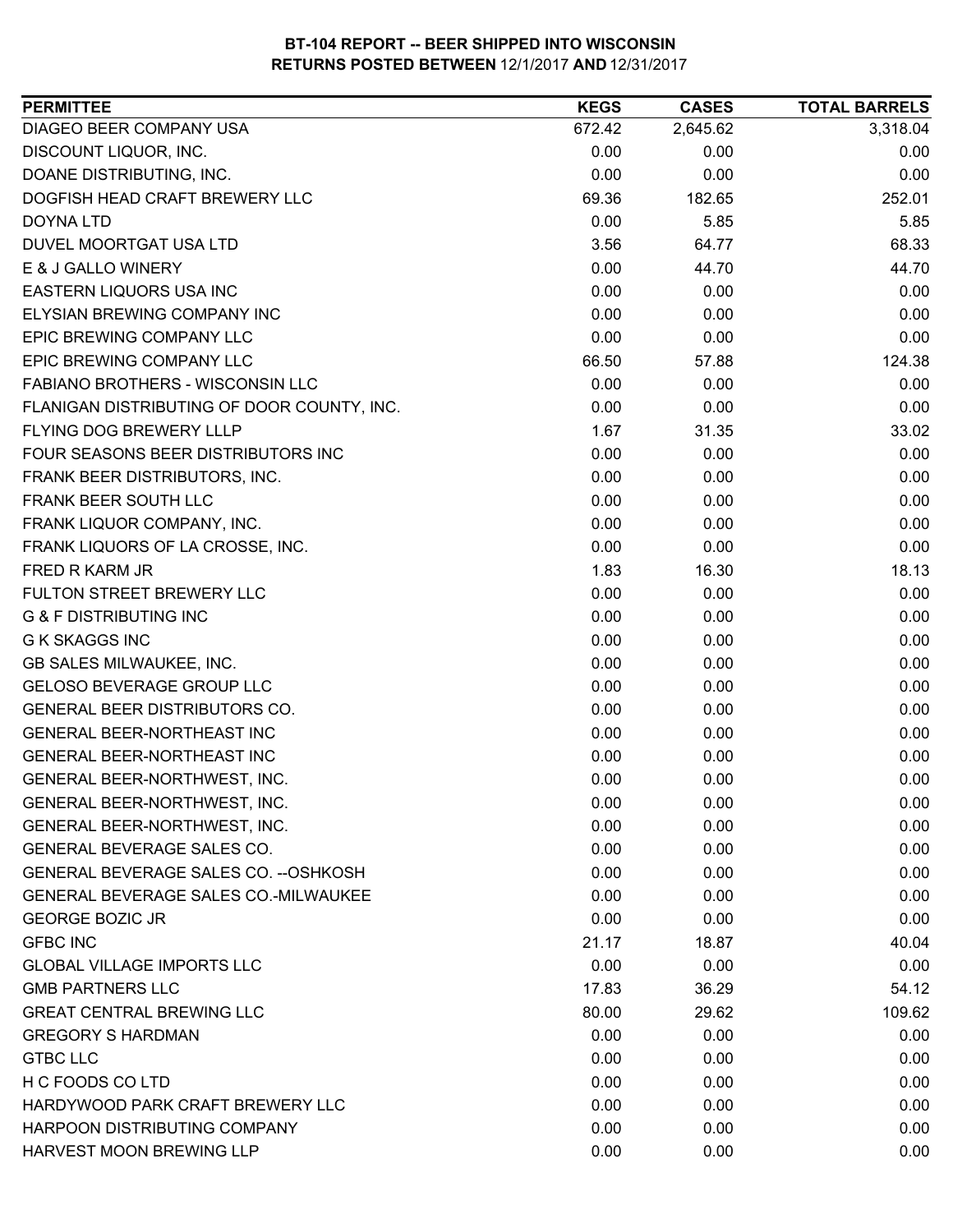| <b>PERMITTEE</b>                                  | <b>KEGS</b> | <b>CASES</b> | <b>TOTAL BARRELS</b> |
|---------------------------------------------------|-------------|--------------|----------------------|
| HEINEKEN USA INCORPORATED                         | 178.47      | 3,909.42     | 4,087.89             |
| <b>HOME BREW MART INC</b>                         | 69.99       | 66.49        | 136.48               |
| HOP BUTCHER FOR THE WORLD LLC                     | 0.00        | 0.00         | 0.00                 |
| <b>ILLYRIAN IMPORT INC.</b>                       | 0.00        | 0.00         | 0.00                 |
| <b>INDEED BREWING COMPANY LLC</b>                 | 8.81        | 7.34         | 16.15                |
| INDIAN PEAKS BREWING COMPANY                      | 53.33       | 152.60       | 205.93               |
| <b>INTERNATIONAL DISTILLERS &amp; VINTERS LTD</b> | 0.00        | 0.00         | 0.00                 |
| <b>INTERTRADE USA COMPANY</b>                     | 0.00        | 0.00         | 0.00                 |
| <b>IRENE WAGNER</b>                               | 0.00        | 0.00         | 0.00                 |
| <b>IRON HORSE BEVERAGE LLC</b>                    | 0.00        | 0.00         | 0.00                 |
| <b>ISLAND CITY BREWING COMPANY LLC</b>            | 1.59        | 0.00         | 1.59                 |
| <b>JAW PROPERTIES LLC</b>                         | 0.00        | 0.00         | 0.00                 |
| <b>JBR BREWING LLC</b>                            | 1.67        | 13.06        | 14.73                |
| <b>JDZ INC</b>                                    | 3.33        | 8.07         | 11.40                |
| <b>JOHN J COLLETTI</b>                            | 0.00        | 0.00         | 0.00                 |
| JOHNSON BROTHERS OF WISCONSIN INC                 | 0.00        | 0.00         | 0.00                 |
| <b>JOSHUA DETH</b>                                | 55.72       | 183.37       | 239.09               |
| KAY BEER DISTRIBUTING, INC.                       | 0.00        | 0.00         | 0.00                 |
| KEWEENAW BREWING CO LLC                           | 44.50       | 50.51        | 95.01                |
| KOJIMA & INTERNATIONAL ASSOCIATES INC             | 0.00        | 0.00         | 0.00                 |
| <b>KROMBACHER USA LLC</b>                         | 288.24      | 251.03       | 539.27               |
| KUHNHENN BREWING CO LLC                           | 0.00        | 0.00         | 0.00                 |
| KYSELA PERE ET FILS LTD                           | 0.00        | 0.00         | 0.00                 |
| LA CROSSE BEVERAGE LLC                            | 0.00        | 0.00         | 0.00                 |
| LABATT USA OPERATING CO LLC                       | 20.00       | 1,336.32     | 1,356.32             |
| <b>LAGUNITAS BREWING CO</b>                       | 168.00      | 389.20       | 557.20               |
| LAKE SUPERIOR BREWING CO LLC                      | 1.33        | 0.36         | 1.69                 |
| LARRY'S DISTRIBUTING CO., INC.                    | 0.00        | 0.00         | 0.00                 |
| LEE BEVERAGE OF WISCONSIN LLC                     | 0.00        | 0.00         | 0.00                 |
| LEE BEVERAGE OF WISCONSIN LLC                     | 0.00        | 0.00         | 0.00                 |
| LEE BEVERAGE OF WISCONSIN LLC                     | 0.00        | 0.00         | 0.00                 |
| LEFT COAST BREWING CO                             | 0.00        | 0.00         | 0.00                 |
| <b>LENA BEVERAGE COMPANY</b>                      | 0.33        | 0.00         | 0.33                 |
| LOUIS GLUNZ BEER INC                              | 4.85        | 53.06        | 57.91                |
| <b>MANKATO BREWERY LLC</b>                        | 0.00        | 0.00         | 0.00                 |
| MANNEKEN-BRUSSEL IMPORTS INC                      | 9.03        | 16.37        | 25.40                |
| MARK ANTHONY BRANDS INC                           | 0.00        | 1,841.14     | 1,841.14             |
| MASSACHUSETTS BEVERAGE ALLIANCE LLC               | 0.00        | 0.00         | 0.00                 |
| MERCENARY BREWERY & DISTILLERY LLC                | 0.00        | 0.00         | 0.00                 |
| MERCHANT DU VIN CORPORATION                       | 21.04       | 64.92        | 85.96                |
| METROPOLITAN BREWING LLC                          | 0.00        | 0.00         | 0.00                 |
| <b>MHW LTD</b>                                    | $-3.53$     | 11.39        | 7.86                 |
| MICHAEL G ANSAY                                   | 39.91       | 35.16        | 75.07                |
| MICHAUD DISTRIBUTING INC                          | 0.00        | 0.00         | 0.00                 |
| MIKERPHONE BREWING LLC                            | 0.00        | 0.00         | 0.00                 |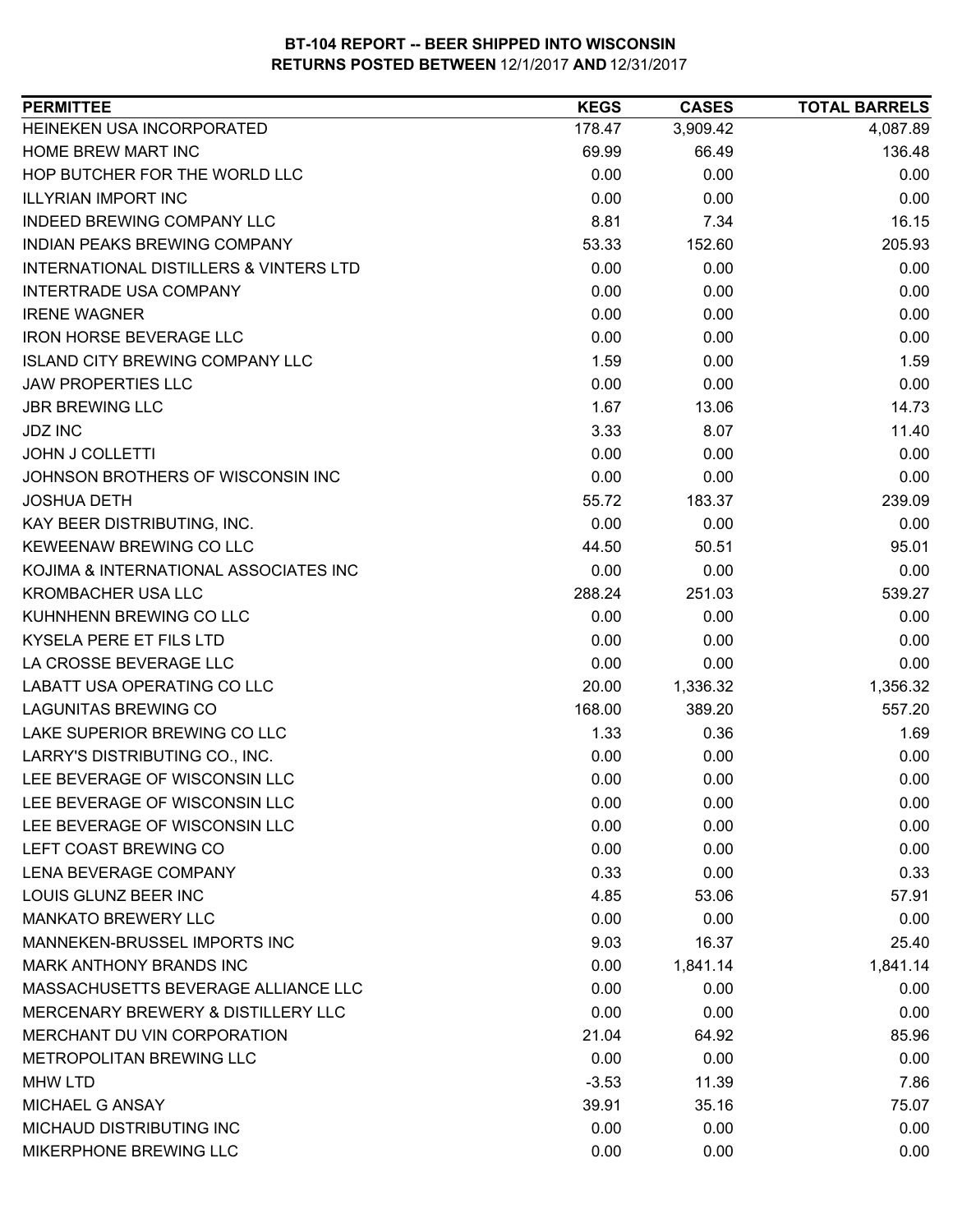| <b>PERMITTEE</b>                     | <b>KEGS</b> | <b>CASES</b> | <b>TOTAL BARRELS</b> |
|--------------------------------------|-------------|--------------|----------------------|
| MILLERCOORS LLC                      | 303.25      | 13,701.57    | 14,004.82            |
| MILLERCOORS LLC                      | 1,545.00    | 13,719.51    | 15,264.51            |
| MILLSTREAM INVESTMENTS INC           | 0.00        | 0.00         | 0.00                 |
| <b>MOR-DALL ENTERPRISES INC.</b>     | 0.00        | 0.00         | 0.00                 |
| MOTHER LODE BREWING LLC              | 0.00        | 0.00         | 0.00                 |
| MOUNTAINEER HOLDINGS LLC             | 0.00        | 0.00         | 0.00                 |
| MUTUAL WHOLESALE LIQUOR INC          | 0.00        | 0.00         | 0.00                 |
| NDC SYSTEMS LP                       | 72.10       | 0.00         | 72.10                |
| NEBRASKA BREWING CO INC              | 6.53        | 0.00         | 6.53                 |
| NEW BELGIUM BREWING COMPANY INC      | 213.34      | 959.83       | 1,173.17             |
| NEW HOLLAND BREWING CO LLC           | 0.00        | 0.00         | 0.00                 |
| NEW YORK MUTUAL TRADING CO INC       | 0.00        | 0.00         | 0.00                 |
| NOELKE DISTRIBUTORS, INC.            | 0.00        | 0.00         | 0.00                 |
| NORTH COAST BREWING CO INC           | 6.33        | 36.45        | 42.78                |
| NORTHWEST BEVERAGES, INC.            | 0.00        | 0.00         | 0.00                 |
| <b>NOUVEAU VENTURES LLC</b>          | 0.00        | 0.00         | 0.00                 |
| OFF-KILTER BREWING INC               | 1.00        | 2.42         | 3.42                 |
| ONION PUB & BREWERY INC              | 0.00        | 0.00         | 0.00                 |
| OREGON BREWING COMPANY INC           | 3.41        | 12.73        | 16.14                |
| OTT SCHWEITZER DISTRIBUTORSHIP, INC. | 0.00        | 0.00         | 0.00                 |
| PABST BREWING COMPANY LLC            | 144.99      | 978.37       | 1,123.36             |
| PAMPA BEVERAGES LLC                  | 0.00        | 0.00         | 0.00                 |
| PARADOX BEER COMPANY INC             | 0.00        | 0.00         | 0.00                 |
| PARK RIDGE DISTRIBUTING, INC.        | 0.00        | 0.00         | 0.00                 |
| PATERNO IMPORTS LTD                  | 0.00        | 0.00         | 0.00                 |
| PAULANER USA LLC                     | 196.86      | 364.25       | 561.11               |
| PEHLER DISTRIBUTING, INC.            | 0.00        | 0.00         | 0.00                 |
| PERENNIAL PARTNERS LLC               | 11.33       | 8.44         | 19.77                |
| PHIL KNUTSEN                         | 0.00        | 0.00         | 0.00                 |
| PHILLIPS WINE COMPANY                | 0.00        | 0.00         | 0.00                 |
| PRAIRIE KRAFTS INC                   | 3.50        | 0.00         | 3.50                 |
| PRO-LIQUITECH LLC                    | 0.00        | 0.00         | 0.00                 |
| PROST BREWING COMPANY LLC            | 0.00        | 0.00         | 0.00                 |
| RATAS WHOLESALE LIQUOR COMPANY       | 0.00        | 0.00         | 0.00                 |
| <b>RAVEN BRANDS INC</b>              | 0.00        | 0.00         | 0.00                 |
| <b>REINHARD PAUL PUCHERT</b>         | 0.00        | 0.00         | 0.00                 |
| RELETA BREWING COMPANY LLC           | 0.00        | 0.00         | 0.00                 |
| RENEGADE BREWING COMPANY LLC         | 2.50        | 5.80         | 8.30                 |
| <b>RICHARD D KATECHIS</b>            | 58.50       | 301.69       | 360.19               |
| S & H INDEPENDENT PREMIUM BRANDS LLC | 603.72      | 0.00         | 603.72               |
| S. & S. DISTRIBUTING, INC.           | 0.00        | 0.00         | 0.00                 |
| S. & S. DISTRIBUTING, INC.           | 0.00        | 0.00         | 0.00                 |
| SAPPORO USA INC                      | 0.00        | 0.00         | 0.00                 |
| SARATOGA LIQUOR CO., INC.            | 0.00        | 0.00         | 0.00                 |
| SAUGATUCK BREWING COMPANY INC        | 3.33        | 19.60        | 22.93                |
|                                      |             |              |                      |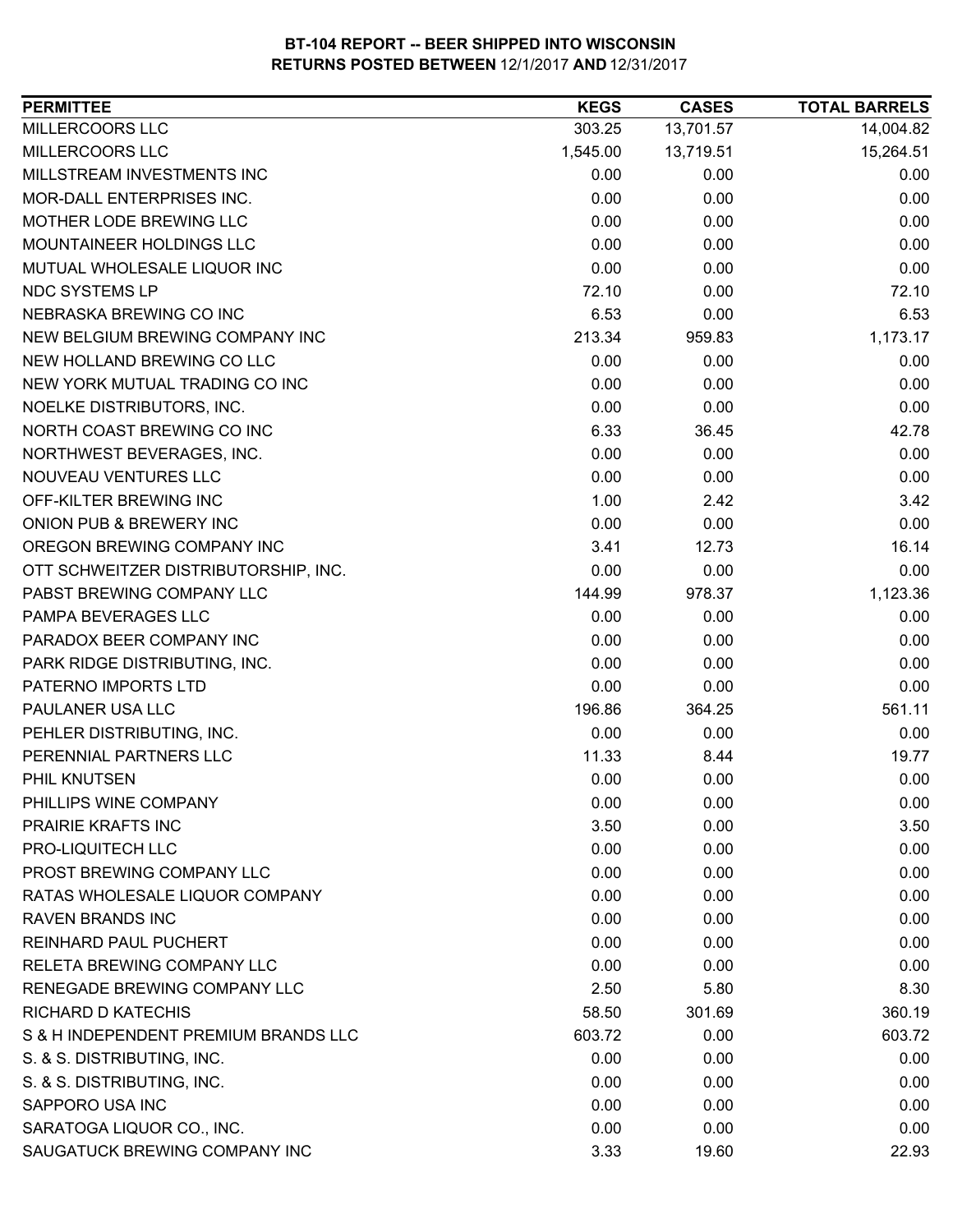| <b>SHANE WELCH</b><br>1.70<br>36.40<br>38.10<br>SHELTON BROTHERS INC<br>0.00<br>13.99<br>13.99<br>SHORTS BREWING COMPANY<br>4.83<br>14.73<br>19.56<br>643.92<br>SIERRA NEVADA BREWING COMPANY<br>39.85<br>604.07<br>SINGHA NORTH AMERICA INC<br>0.00<br>0.00<br>0.00<br>SOLEMN OATH BREWERY LLC<br>66.85<br>37.83<br>29.02<br>SOUTHERN TIER BREWING COMPANY LLC<br>76.51<br>73.15<br>149.66<br>SP3 LLC<br>0.00<br>0.00<br>0.00<br>0.00<br><b>SRB OPERATIONS LLC</b><br>0.00<br>0.00<br>ST KILLIAN IMPORTING CO INC<br>208.58<br>34.60<br>173.98<br>STANLEY STAWSKI DIST CO INC<br>0.00<br>9.32<br>9.32<br><b>STEVE CRIDER</b><br>0.00<br>0.00<br>0.00<br>STONE BREWING CO LLC<br>219.06<br>46.50<br>172.56<br>SUMMIT BREWING COMPANY<br>343.65<br>137.01<br>206.64<br>SUPERIOR BEVERAGES LLC<br>0.00<br>0.00<br>0.00<br><b>SURLY BREWING COMPANY</b><br>546.14<br>205.64<br>340.50<br>SURVILLE ENTERPRISES CORP<br>0.00<br>0.00<br>0.00<br>SYLWESTER KOLAKOWSKI<br>18.38<br>0.00<br>18.38<br>TABLEBLUFF BREWING CO INC<br>4.33<br>15.67<br>20.00<br>TALLGRASS BREWING COMPANY INC<br>0.00<br>0.00<br>0.00<br>TERRAPIN BEER COMPANY LLC<br>0.00<br>0.00<br>0.00<br>THE BROOKLYN BREWERY CORPORATION<br>12.00<br>0.00<br>12.00<br>THE BRUERY LLC<br>12.50<br>14.04<br>26.54<br>THE CHURCH STREET BREWING COMPANY LLC<br>0.17<br>0.00<br>0.17<br>THE DUDES' BREWING COMPANY LLC<br>0.00<br>0.00<br>0.00<br>THE GAMBRINUS COMPANY<br>33.00<br>102.67<br>69.67<br>THE GREAT LAKES BREWING CO<br>156.99<br>229.50<br>386.49<br>THE R.S. LIPMAN COMPANY<br>0.00<br>0.00<br>0.00<br>THE TRI CITY BREWING COMPANY<br>0.00<br>0.00<br>0.00<br>THE VETERAN BEVERAGE COMPANY<br>0.00<br>0.00<br>0.00<br>528.61<br>THREE FLOYDS BREWING LLC<br>223.32<br>305.29<br><b>TIGHTHEAD BREWING COMPANY</b><br>4.01<br>6.91<br>10.92<br><b>TODD FYTEN</b><br>0.00<br>0.00<br>0.00<br><b>TOPPLING GOLIATH INC</b><br>77.25<br>173.89<br>96.64<br>TRIANGLE DISTRIBUTING COMPANY, INC.<br>0.00<br>0.00<br>0.00<br><b>TRIBES GRILL INC</b><br>0.00<br>0.00<br>0.00<br>TROIKA BREWING COMPANY LLC<br>0.00<br>0.00<br>0.00<br><b>TRUCKEE CRAFT BREWING</b><br>0.00<br>0.00<br>0.00<br>TWO BROTHERS BREWING COMPANY<br>14.66<br>113.63<br>128.29<br>UINTA BREWING COMPANY<br>4.16<br>24.13<br>28.29<br>UNE ANNEE BREWERY LLC<br>0.00<br>0.00<br>0.00<br>UNITED STATES DISTILLED PRODUCTS CO.<br>0.00<br>113.44<br>113.44<br>UNITY VIBRATION LIVING KOMBUCHA TEA LLC<br>0.00<br>0.00<br>0.00<br>UPLAND BREWING COMPANY INC<br>15.33<br>14.67<br>30.00<br>UTAH BREWERS COOPERATIVE LC<br>117.77<br>9.33<br>108.44 | <b>PERMITTEE</b> | <b>KEGS</b> | <b>CASES</b> | <b>TOTAL BARRELS</b> |
|-------------------------------------------------------------------------------------------------------------------------------------------------------------------------------------------------------------------------------------------------------------------------------------------------------------------------------------------------------------------------------------------------------------------------------------------------------------------------------------------------------------------------------------------------------------------------------------------------------------------------------------------------------------------------------------------------------------------------------------------------------------------------------------------------------------------------------------------------------------------------------------------------------------------------------------------------------------------------------------------------------------------------------------------------------------------------------------------------------------------------------------------------------------------------------------------------------------------------------------------------------------------------------------------------------------------------------------------------------------------------------------------------------------------------------------------------------------------------------------------------------------------------------------------------------------------------------------------------------------------------------------------------------------------------------------------------------------------------------------------------------------------------------------------------------------------------------------------------------------------------------------------------------------------------------------------------------------------------------------------------------------------------------------------------------------------------------------------------------------------------------------------------------------------------------------------------------------------------------------------------------------------------------------------------------------------------------------------------------------------------------------------------------------------------------------------------------------------------------------------------------------------------------------------------------------------------------------|------------------|-------------|--------------|----------------------|
|                                                                                                                                                                                                                                                                                                                                                                                                                                                                                                                                                                                                                                                                                                                                                                                                                                                                                                                                                                                                                                                                                                                                                                                                                                                                                                                                                                                                                                                                                                                                                                                                                                                                                                                                                                                                                                                                                                                                                                                                                                                                                                                                                                                                                                                                                                                                                                                                                                                                                                                                                                                     |                  |             |              |                      |
|                                                                                                                                                                                                                                                                                                                                                                                                                                                                                                                                                                                                                                                                                                                                                                                                                                                                                                                                                                                                                                                                                                                                                                                                                                                                                                                                                                                                                                                                                                                                                                                                                                                                                                                                                                                                                                                                                                                                                                                                                                                                                                                                                                                                                                                                                                                                                                                                                                                                                                                                                                                     |                  |             |              |                      |
|                                                                                                                                                                                                                                                                                                                                                                                                                                                                                                                                                                                                                                                                                                                                                                                                                                                                                                                                                                                                                                                                                                                                                                                                                                                                                                                                                                                                                                                                                                                                                                                                                                                                                                                                                                                                                                                                                                                                                                                                                                                                                                                                                                                                                                                                                                                                                                                                                                                                                                                                                                                     |                  |             |              |                      |
|                                                                                                                                                                                                                                                                                                                                                                                                                                                                                                                                                                                                                                                                                                                                                                                                                                                                                                                                                                                                                                                                                                                                                                                                                                                                                                                                                                                                                                                                                                                                                                                                                                                                                                                                                                                                                                                                                                                                                                                                                                                                                                                                                                                                                                                                                                                                                                                                                                                                                                                                                                                     |                  |             |              |                      |
|                                                                                                                                                                                                                                                                                                                                                                                                                                                                                                                                                                                                                                                                                                                                                                                                                                                                                                                                                                                                                                                                                                                                                                                                                                                                                                                                                                                                                                                                                                                                                                                                                                                                                                                                                                                                                                                                                                                                                                                                                                                                                                                                                                                                                                                                                                                                                                                                                                                                                                                                                                                     |                  |             |              |                      |
|                                                                                                                                                                                                                                                                                                                                                                                                                                                                                                                                                                                                                                                                                                                                                                                                                                                                                                                                                                                                                                                                                                                                                                                                                                                                                                                                                                                                                                                                                                                                                                                                                                                                                                                                                                                                                                                                                                                                                                                                                                                                                                                                                                                                                                                                                                                                                                                                                                                                                                                                                                                     |                  |             |              |                      |
|                                                                                                                                                                                                                                                                                                                                                                                                                                                                                                                                                                                                                                                                                                                                                                                                                                                                                                                                                                                                                                                                                                                                                                                                                                                                                                                                                                                                                                                                                                                                                                                                                                                                                                                                                                                                                                                                                                                                                                                                                                                                                                                                                                                                                                                                                                                                                                                                                                                                                                                                                                                     |                  |             |              |                      |
|                                                                                                                                                                                                                                                                                                                                                                                                                                                                                                                                                                                                                                                                                                                                                                                                                                                                                                                                                                                                                                                                                                                                                                                                                                                                                                                                                                                                                                                                                                                                                                                                                                                                                                                                                                                                                                                                                                                                                                                                                                                                                                                                                                                                                                                                                                                                                                                                                                                                                                                                                                                     |                  |             |              |                      |
|                                                                                                                                                                                                                                                                                                                                                                                                                                                                                                                                                                                                                                                                                                                                                                                                                                                                                                                                                                                                                                                                                                                                                                                                                                                                                                                                                                                                                                                                                                                                                                                                                                                                                                                                                                                                                                                                                                                                                                                                                                                                                                                                                                                                                                                                                                                                                                                                                                                                                                                                                                                     |                  |             |              |                      |
|                                                                                                                                                                                                                                                                                                                                                                                                                                                                                                                                                                                                                                                                                                                                                                                                                                                                                                                                                                                                                                                                                                                                                                                                                                                                                                                                                                                                                                                                                                                                                                                                                                                                                                                                                                                                                                                                                                                                                                                                                                                                                                                                                                                                                                                                                                                                                                                                                                                                                                                                                                                     |                  |             |              |                      |
|                                                                                                                                                                                                                                                                                                                                                                                                                                                                                                                                                                                                                                                                                                                                                                                                                                                                                                                                                                                                                                                                                                                                                                                                                                                                                                                                                                                                                                                                                                                                                                                                                                                                                                                                                                                                                                                                                                                                                                                                                                                                                                                                                                                                                                                                                                                                                                                                                                                                                                                                                                                     |                  |             |              |                      |
|                                                                                                                                                                                                                                                                                                                                                                                                                                                                                                                                                                                                                                                                                                                                                                                                                                                                                                                                                                                                                                                                                                                                                                                                                                                                                                                                                                                                                                                                                                                                                                                                                                                                                                                                                                                                                                                                                                                                                                                                                                                                                                                                                                                                                                                                                                                                                                                                                                                                                                                                                                                     |                  |             |              |                      |
|                                                                                                                                                                                                                                                                                                                                                                                                                                                                                                                                                                                                                                                                                                                                                                                                                                                                                                                                                                                                                                                                                                                                                                                                                                                                                                                                                                                                                                                                                                                                                                                                                                                                                                                                                                                                                                                                                                                                                                                                                                                                                                                                                                                                                                                                                                                                                                                                                                                                                                                                                                                     |                  |             |              |                      |
|                                                                                                                                                                                                                                                                                                                                                                                                                                                                                                                                                                                                                                                                                                                                                                                                                                                                                                                                                                                                                                                                                                                                                                                                                                                                                                                                                                                                                                                                                                                                                                                                                                                                                                                                                                                                                                                                                                                                                                                                                                                                                                                                                                                                                                                                                                                                                                                                                                                                                                                                                                                     |                  |             |              |                      |
|                                                                                                                                                                                                                                                                                                                                                                                                                                                                                                                                                                                                                                                                                                                                                                                                                                                                                                                                                                                                                                                                                                                                                                                                                                                                                                                                                                                                                                                                                                                                                                                                                                                                                                                                                                                                                                                                                                                                                                                                                                                                                                                                                                                                                                                                                                                                                                                                                                                                                                                                                                                     |                  |             |              |                      |
|                                                                                                                                                                                                                                                                                                                                                                                                                                                                                                                                                                                                                                                                                                                                                                                                                                                                                                                                                                                                                                                                                                                                                                                                                                                                                                                                                                                                                                                                                                                                                                                                                                                                                                                                                                                                                                                                                                                                                                                                                                                                                                                                                                                                                                                                                                                                                                                                                                                                                                                                                                                     |                  |             |              |                      |
|                                                                                                                                                                                                                                                                                                                                                                                                                                                                                                                                                                                                                                                                                                                                                                                                                                                                                                                                                                                                                                                                                                                                                                                                                                                                                                                                                                                                                                                                                                                                                                                                                                                                                                                                                                                                                                                                                                                                                                                                                                                                                                                                                                                                                                                                                                                                                                                                                                                                                                                                                                                     |                  |             |              |                      |
|                                                                                                                                                                                                                                                                                                                                                                                                                                                                                                                                                                                                                                                                                                                                                                                                                                                                                                                                                                                                                                                                                                                                                                                                                                                                                                                                                                                                                                                                                                                                                                                                                                                                                                                                                                                                                                                                                                                                                                                                                                                                                                                                                                                                                                                                                                                                                                                                                                                                                                                                                                                     |                  |             |              |                      |
|                                                                                                                                                                                                                                                                                                                                                                                                                                                                                                                                                                                                                                                                                                                                                                                                                                                                                                                                                                                                                                                                                                                                                                                                                                                                                                                                                                                                                                                                                                                                                                                                                                                                                                                                                                                                                                                                                                                                                                                                                                                                                                                                                                                                                                                                                                                                                                                                                                                                                                                                                                                     |                  |             |              |                      |
|                                                                                                                                                                                                                                                                                                                                                                                                                                                                                                                                                                                                                                                                                                                                                                                                                                                                                                                                                                                                                                                                                                                                                                                                                                                                                                                                                                                                                                                                                                                                                                                                                                                                                                                                                                                                                                                                                                                                                                                                                                                                                                                                                                                                                                                                                                                                                                                                                                                                                                                                                                                     |                  |             |              |                      |
|                                                                                                                                                                                                                                                                                                                                                                                                                                                                                                                                                                                                                                                                                                                                                                                                                                                                                                                                                                                                                                                                                                                                                                                                                                                                                                                                                                                                                                                                                                                                                                                                                                                                                                                                                                                                                                                                                                                                                                                                                                                                                                                                                                                                                                                                                                                                                                                                                                                                                                                                                                                     |                  |             |              |                      |
|                                                                                                                                                                                                                                                                                                                                                                                                                                                                                                                                                                                                                                                                                                                                                                                                                                                                                                                                                                                                                                                                                                                                                                                                                                                                                                                                                                                                                                                                                                                                                                                                                                                                                                                                                                                                                                                                                                                                                                                                                                                                                                                                                                                                                                                                                                                                                                                                                                                                                                                                                                                     |                  |             |              |                      |
|                                                                                                                                                                                                                                                                                                                                                                                                                                                                                                                                                                                                                                                                                                                                                                                                                                                                                                                                                                                                                                                                                                                                                                                                                                                                                                                                                                                                                                                                                                                                                                                                                                                                                                                                                                                                                                                                                                                                                                                                                                                                                                                                                                                                                                                                                                                                                                                                                                                                                                                                                                                     |                  |             |              |                      |
|                                                                                                                                                                                                                                                                                                                                                                                                                                                                                                                                                                                                                                                                                                                                                                                                                                                                                                                                                                                                                                                                                                                                                                                                                                                                                                                                                                                                                                                                                                                                                                                                                                                                                                                                                                                                                                                                                                                                                                                                                                                                                                                                                                                                                                                                                                                                                                                                                                                                                                                                                                                     |                  |             |              |                      |
|                                                                                                                                                                                                                                                                                                                                                                                                                                                                                                                                                                                                                                                                                                                                                                                                                                                                                                                                                                                                                                                                                                                                                                                                                                                                                                                                                                                                                                                                                                                                                                                                                                                                                                                                                                                                                                                                                                                                                                                                                                                                                                                                                                                                                                                                                                                                                                                                                                                                                                                                                                                     |                  |             |              |                      |
|                                                                                                                                                                                                                                                                                                                                                                                                                                                                                                                                                                                                                                                                                                                                                                                                                                                                                                                                                                                                                                                                                                                                                                                                                                                                                                                                                                                                                                                                                                                                                                                                                                                                                                                                                                                                                                                                                                                                                                                                                                                                                                                                                                                                                                                                                                                                                                                                                                                                                                                                                                                     |                  |             |              |                      |
|                                                                                                                                                                                                                                                                                                                                                                                                                                                                                                                                                                                                                                                                                                                                                                                                                                                                                                                                                                                                                                                                                                                                                                                                                                                                                                                                                                                                                                                                                                                                                                                                                                                                                                                                                                                                                                                                                                                                                                                                                                                                                                                                                                                                                                                                                                                                                                                                                                                                                                                                                                                     |                  |             |              |                      |
|                                                                                                                                                                                                                                                                                                                                                                                                                                                                                                                                                                                                                                                                                                                                                                                                                                                                                                                                                                                                                                                                                                                                                                                                                                                                                                                                                                                                                                                                                                                                                                                                                                                                                                                                                                                                                                                                                                                                                                                                                                                                                                                                                                                                                                                                                                                                                                                                                                                                                                                                                                                     |                  |             |              |                      |
|                                                                                                                                                                                                                                                                                                                                                                                                                                                                                                                                                                                                                                                                                                                                                                                                                                                                                                                                                                                                                                                                                                                                                                                                                                                                                                                                                                                                                                                                                                                                                                                                                                                                                                                                                                                                                                                                                                                                                                                                                                                                                                                                                                                                                                                                                                                                                                                                                                                                                                                                                                                     |                  |             |              |                      |
|                                                                                                                                                                                                                                                                                                                                                                                                                                                                                                                                                                                                                                                                                                                                                                                                                                                                                                                                                                                                                                                                                                                                                                                                                                                                                                                                                                                                                                                                                                                                                                                                                                                                                                                                                                                                                                                                                                                                                                                                                                                                                                                                                                                                                                                                                                                                                                                                                                                                                                                                                                                     |                  |             |              |                      |
|                                                                                                                                                                                                                                                                                                                                                                                                                                                                                                                                                                                                                                                                                                                                                                                                                                                                                                                                                                                                                                                                                                                                                                                                                                                                                                                                                                                                                                                                                                                                                                                                                                                                                                                                                                                                                                                                                                                                                                                                                                                                                                                                                                                                                                                                                                                                                                                                                                                                                                                                                                                     |                  |             |              |                      |
|                                                                                                                                                                                                                                                                                                                                                                                                                                                                                                                                                                                                                                                                                                                                                                                                                                                                                                                                                                                                                                                                                                                                                                                                                                                                                                                                                                                                                                                                                                                                                                                                                                                                                                                                                                                                                                                                                                                                                                                                                                                                                                                                                                                                                                                                                                                                                                                                                                                                                                                                                                                     |                  |             |              |                      |
|                                                                                                                                                                                                                                                                                                                                                                                                                                                                                                                                                                                                                                                                                                                                                                                                                                                                                                                                                                                                                                                                                                                                                                                                                                                                                                                                                                                                                                                                                                                                                                                                                                                                                                                                                                                                                                                                                                                                                                                                                                                                                                                                                                                                                                                                                                                                                                                                                                                                                                                                                                                     |                  |             |              |                      |
|                                                                                                                                                                                                                                                                                                                                                                                                                                                                                                                                                                                                                                                                                                                                                                                                                                                                                                                                                                                                                                                                                                                                                                                                                                                                                                                                                                                                                                                                                                                                                                                                                                                                                                                                                                                                                                                                                                                                                                                                                                                                                                                                                                                                                                                                                                                                                                                                                                                                                                                                                                                     |                  |             |              |                      |
|                                                                                                                                                                                                                                                                                                                                                                                                                                                                                                                                                                                                                                                                                                                                                                                                                                                                                                                                                                                                                                                                                                                                                                                                                                                                                                                                                                                                                                                                                                                                                                                                                                                                                                                                                                                                                                                                                                                                                                                                                                                                                                                                                                                                                                                                                                                                                                                                                                                                                                                                                                                     |                  |             |              |                      |
|                                                                                                                                                                                                                                                                                                                                                                                                                                                                                                                                                                                                                                                                                                                                                                                                                                                                                                                                                                                                                                                                                                                                                                                                                                                                                                                                                                                                                                                                                                                                                                                                                                                                                                                                                                                                                                                                                                                                                                                                                                                                                                                                                                                                                                                                                                                                                                                                                                                                                                                                                                                     |                  |             |              |                      |
|                                                                                                                                                                                                                                                                                                                                                                                                                                                                                                                                                                                                                                                                                                                                                                                                                                                                                                                                                                                                                                                                                                                                                                                                                                                                                                                                                                                                                                                                                                                                                                                                                                                                                                                                                                                                                                                                                                                                                                                                                                                                                                                                                                                                                                                                                                                                                                                                                                                                                                                                                                                     |                  |             |              |                      |
|                                                                                                                                                                                                                                                                                                                                                                                                                                                                                                                                                                                                                                                                                                                                                                                                                                                                                                                                                                                                                                                                                                                                                                                                                                                                                                                                                                                                                                                                                                                                                                                                                                                                                                                                                                                                                                                                                                                                                                                                                                                                                                                                                                                                                                                                                                                                                                                                                                                                                                                                                                                     |                  |             |              |                      |
|                                                                                                                                                                                                                                                                                                                                                                                                                                                                                                                                                                                                                                                                                                                                                                                                                                                                                                                                                                                                                                                                                                                                                                                                                                                                                                                                                                                                                                                                                                                                                                                                                                                                                                                                                                                                                                                                                                                                                                                                                                                                                                                                                                                                                                                                                                                                                                                                                                                                                                                                                                                     |                  |             |              |                      |
|                                                                                                                                                                                                                                                                                                                                                                                                                                                                                                                                                                                                                                                                                                                                                                                                                                                                                                                                                                                                                                                                                                                                                                                                                                                                                                                                                                                                                                                                                                                                                                                                                                                                                                                                                                                                                                                                                                                                                                                                                                                                                                                                                                                                                                                                                                                                                                                                                                                                                                                                                                                     |                  |             |              |                      |
|                                                                                                                                                                                                                                                                                                                                                                                                                                                                                                                                                                                                                                                                                                                                                                                                                                                                                                                                                                                                                                                                                                                                                                                                                                                                                                                                                                                                                                                                                                                                                                                                                                                                                                                                                                                                                                                                                                                                                                                                                                                                                                                                                                                                                                                                                                                                                                                                                                                                                                                                                                                     |                  |             |              |                      |
|                                                                                                                                                                                                                                                                                                                                                                                                                                                                                                                                                                                                                                                                                                                                                                                                                                                                                                                                                                                                                                                                                                                                                                                                                                                                                                                                                                                                                                                                                                                                                                                                                                                                                                                                                                                                                                                                                                                                                                                                                                                                                                                                                                                                                                                                                                                                                                                                                                                                                                                                                                                     |                  |             |              |                      |
|                                                                                                                                                                                                                                                                                                                                                                                                                                                                                                                                                                                                                                                                                                                                                                                                                                                                                                                                                                                                                                                                                                                                                                                                                                                                                                                                                                                                                                                                                                                                                                                                                                                                                                                                                                                                                                                                                                                                                                                                                                                                                                                                                                                                                                                                                                                                                                                                                                                                                                                                                                                     |                  |             |              |                      |
|                                                                                                                                                                                                                                                                                                                                                                                                                                                                                                                                                                                                                                                                                                                                                                                                                                                                                                                                                                                                                                                                                                                                                                                                                                                                                                                                                                                                                                                                                                                                                                                                                                                                                                                                                                                                                                                                                                                                                                                                                                                                                                                                                                                                                                                                                                                                                                                                                                                                                                                                                                                     |                  |             |              |                      |
|                                                                                                                                                                                                                                                                                                                                                                                                                                                                                                                                                                                                                                                                                                                                                                                                                                                                                                                                                                                                                                                                                                                                                                                                                                                                                                                                                                                                                                                                                                                                                                                                                                                                                                                                                                                                                                                                                                                                                                                                                                                                                                                                                                                                                                                                                                                                                                                                                                                                                                                                                                                     |                  |             |              |                      |